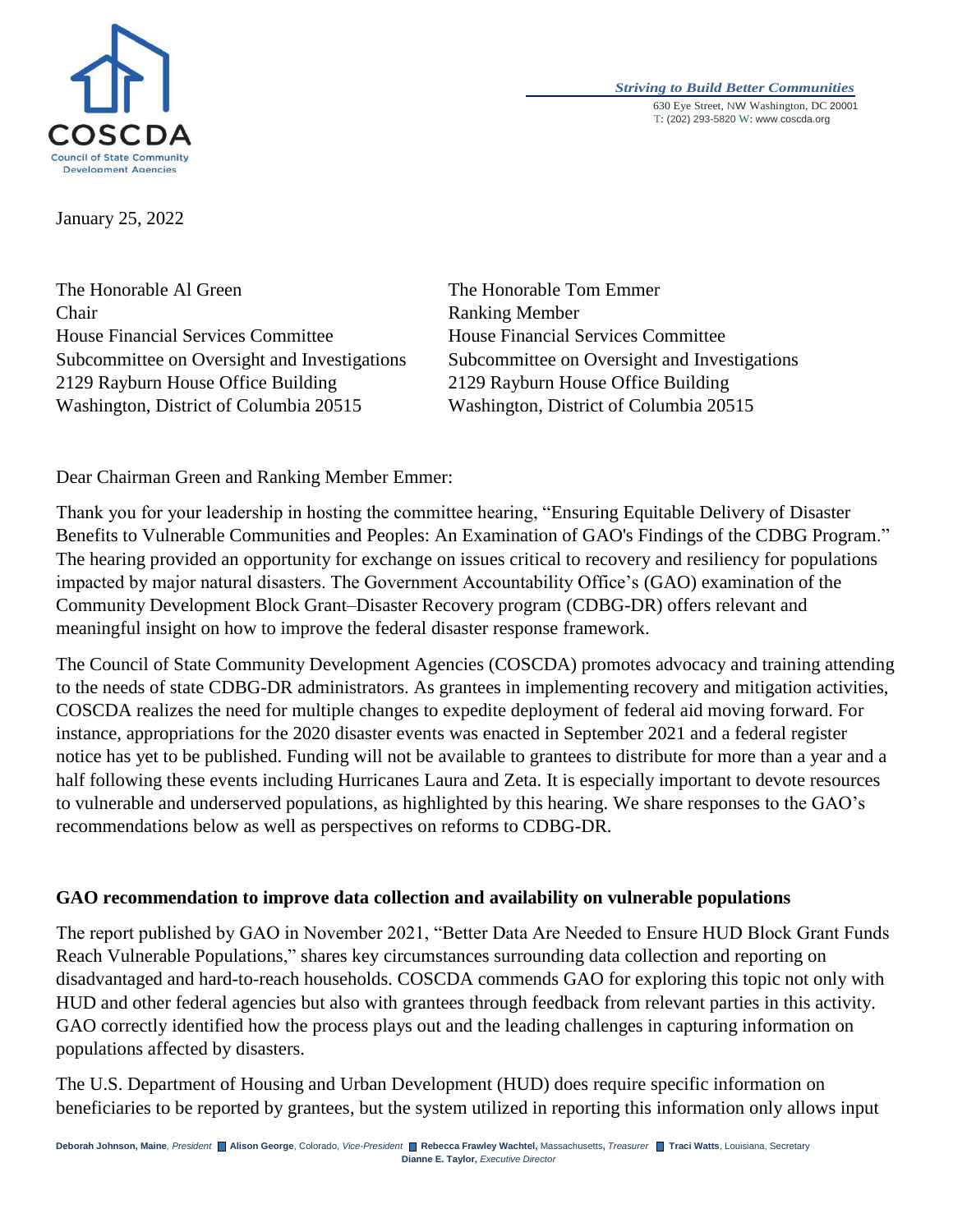of certain data. Currently, targeting key information about beneficiaries served captures essential information that HUD can use to track how CDBG-DR supports disaster-impacted households. Further consideration may be pursued on generating additional demographic data about both beneficiaries served and applicants for assistance. GAO is accurate in reporting that grantees collect information beyond what is required for HUD's system, and use this information for internal purposes in determining need and further assistance measures. COSCDA also agrees with GAO's assertion that the flexibility of program funds is an important aspect of responding to recovery and mitigation activities for individual states and communities. This includes the type of information that should be gathered in order to accommodate further support to households in their respective jurisdictions. Efforts to report on information not relevant to disaster recovery measures prove inefficient and unresponsive to proper use of federal funds. Any additional reporting requirement or data collection activity must also consider grantee capacity and ability to respond accordingly.

Additionally, significant delays are rooted in the lengthy process involved in receiving data from the Federal Emergency Management Agency (FEMA). FEMA data availability informs HUD's DR allocations. Access to this data typically takes considerable time and restricts HUD's ability to advance administrative processes with grantees. Grantees also rely on data-sharing agreements with FEMA and the Small Business Administration (SBA). Issues persist, though, as grantees find it difficult to coordinate these agreements. A more streamlined approach of data-sharing between federal recovery agencies and impacted local governments would greatly assist in identifying and serving vulnerable populations, and would mean populations in need are served more quickly.

# **GAO also lists several obstacles for grantees and vulnerable populations in securing information on beneficiaries.**

### Grantee difficulty in reaching vulnerable populations

COSCDA agrees with GAO's assessment that disaster recovery response occurs across varying federal agencies and information on unmet needs is not properly accommodated by other federal partners. Grantees must therefore use their best effort and resources in capturing data on unmet needs. Additionally, it is accurate that vulnerable populations prove hard to reach in many cases; GAO reports this may be caused by a distrust in government support and unavailability of disaster victims since many flee homes and communities following disaster. Grantees actively pursue solutions to remedy these issues, but outreach remains one of the most challenging aspects of the program.

### Vulnerable populations face challenges accessing and using CDBG-DR assistance

GAO reports on several barriers to vulnerable populations accessing and using CDBG-DR resources. COSCDA concurs with the issues cited: transportation access, language barriers, meeting program requirements, and home reconstruction management. State and local-based solutions may be the best way to proceed in resolving these issues. For instance, GAO highlights that Florida's mobile information setup and at-home intake service provide a way to better engage disaster-affected populations. Grantee oversight of housing reconstruction also reduces the burden on disaster victims and proves more efficient in helping victims recover their homes. Continued identification and sharing these innovative practices allows grantees to learn from one another and improve their respective outreach. Both HUD and COSCDA provide this support through training opportunities with state and local grantees. We also encourage Congress to reinforce HUD's technical assistance on adapting best practices in guidance and training activities.

Regarding overcoming language barriers and helping beneficiaries meet program requirements, support from HUD is critical to pursue a better path forward. Improvements in communications can be assisted nationwide by HUD connecting grantees to leading language practitioners and promoting better avenues on translating documents, updating standard forms, and improving outreach to non-English speaking households. Likewise,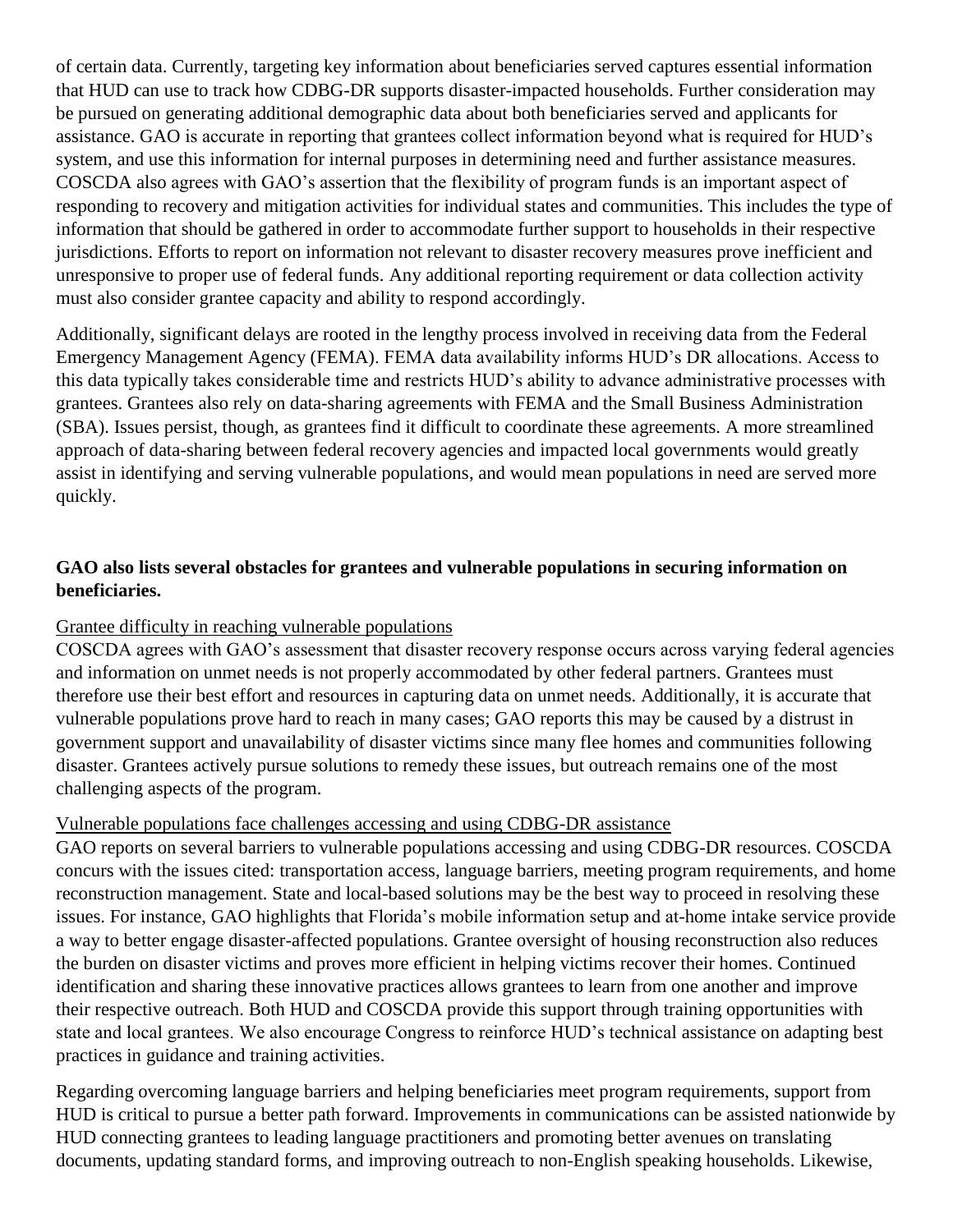reduced documentation is necessary to help persons overcoming loss of property to understand rules and processes in accessing aid. COSCDA applauds HUD's efforts to streamline requirements regarding CDBG-DR individual assistance; this engagement should continue, and grantees offer their help in removing barriers to aid for disaster victims. Additionally, we encourage HUD to coordinate with FEMA and SBA on documentation. The intent is to improve processes across the agencies, which could include simplifying documents for applicants and partnering on standard forms across agencies. Disaster-affected households, businesses, and individuals are burdened enough in the aftermath of disaster. Federal disaster aid should be more accessible and easier to pursue than any other federal program based on the circumstances faced by disaster victims.

#### Funding delays and limited grantee capacity affect vulnerable populations

COSCDA agrees with GAO's assessment on the extensive time required to deliver CDBG-DR aid to recipients as well as grantee capacity limitations. Vulnerable populations are most affected by current administrative processes that drastically slow the deployment of resources and pose the greatest obstacles to direct aid, especially for underserved households. Timeliness issues have been a major impediment in the CDBG-DR program over the course of its existence. Vulnerable populations are the most impacted by these delays, as they do not have the financial resources to remain in temporary living situations for extended periods of time. Earning the trust and confidence of vulnerable populations is challenging on its own, and only further challenged by funding delays rooted in current administrative processes. Further, grantee capacity varies greatly among states and localities; however, continued gaps exist for all grantees to meet the broad and diverse needs of their respective jurisdictions. Administrative streamlining, improved guidance, and increased resources for staff and technical assistance would all be meaningful to strengthening grantee response.

## **Recommendations on Program Improvements**

CDBG-DR administrators support legislative action responsive to program needs. The program's slow delivery of funds is linked to the many layers of administration involved to create rules, define need, execute grant agreements, and distribute aid. Requirements posed by the program are also burdensome to administrators, applicants for assistance, and related stakeholders. Guidance between notices remains inconsistent, posing complex directives between each lot of disaster aid. Similarly, guidance between HUD grant managers can vary greatly, resulting in conflicting directives and misunderstandings of requirements. Navigating multiple sources of assistance is also problematic, as disaster survivors must contend with different sets of rules and documentation to receive federal aid. A focus of this hearing, data access and availability, remains essential to determining needs; challenges posed by incomplete or non-existent information cause considerable delays in disaster response as well.

COSCDA strongly urges Congress to permanently authorize CDBG-DR while establishing timelines and other meaningful directives for improved program performance and outcomes. We encourage approval of the bipartisan bill to codify the program, the *Reforming Disaster Recovery Act* (RDRA) [\(S. 2471,](https://www.congress.gov/117/bills/s2471/BILLS-117s2471is.pdf) [H.R. 4707\)](https://www.congress.gov/117/bills/hr4707/BILLS-117hr4707ih.pdf). Many of the reforms proposed in the legislation would also accommodate deployment of CDBG-DR and MIT resources. Codifying the program positions HUD to develop notices on a timely basis while also improving program rules through regulatory updates directly related to disaster aid. The legislation installs worthwhile changes including setting timelines on HUD and grantee activities, creating an office to coordinate federal disaster recovery and resiliency, and establishing a fund supporting ongoing capacity and technical assistance for states and localities.

While advocating for enactment of this key legislation, we propose revisions to further streamline federal disaster aid. COSCDA's [recommendations](https://coscda.org/wp-content/uploads/2021/10/COSCDA-Recommendations-Reforming-Disaster-Recovery-Act-FINALOct152021.pdf) for the RDRA are a) maintaining the low- and moderate-income (LMI) threshold for public infrastructure at 50%, while increasing the LMI to 70% as proposed for housing and economic recovery activities; b) broadening the ability to use other agency environmental reviews to other